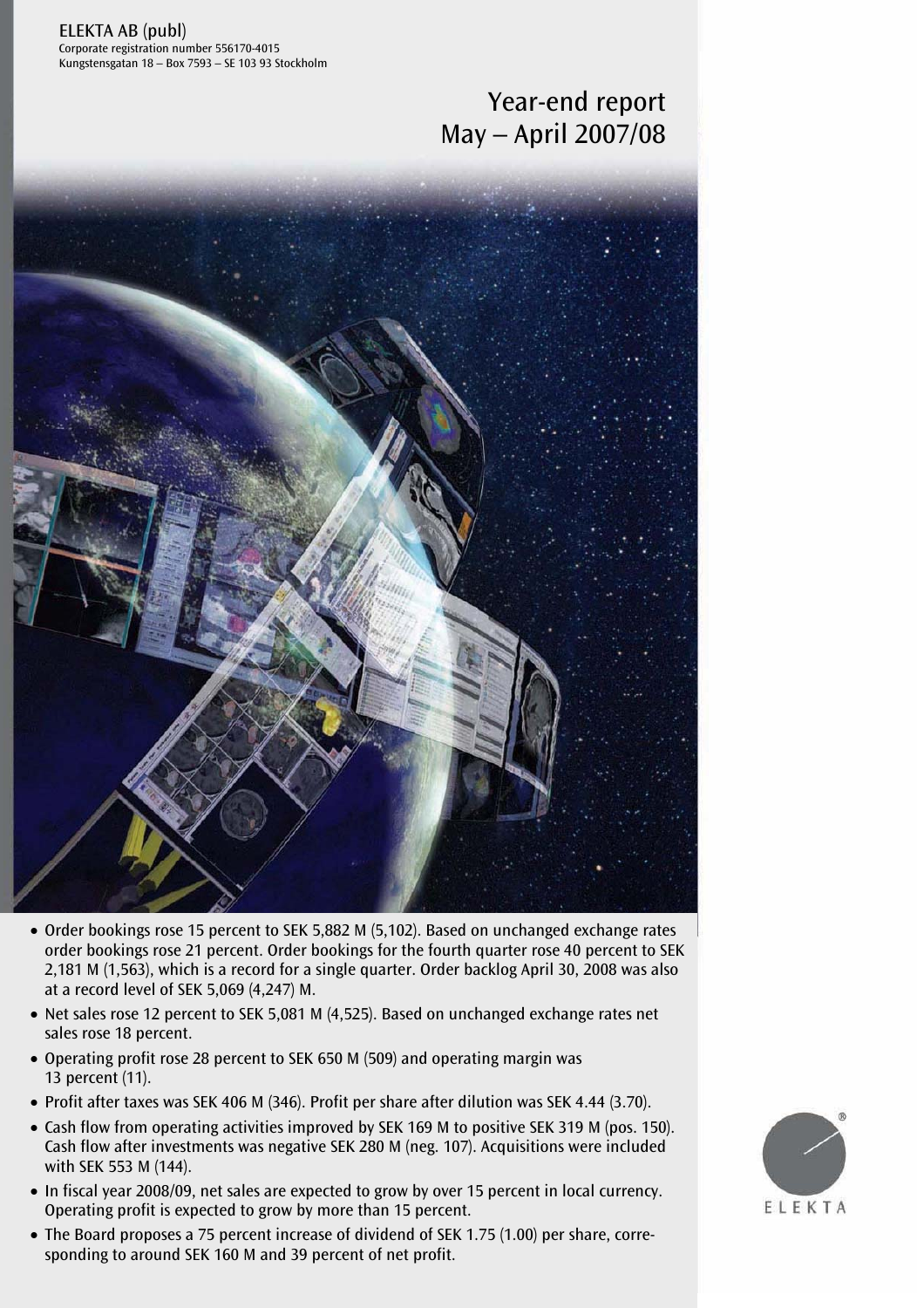

#### **President & CEO Tomas Puusepp comments:**

*"In the fourth quarter of fiscal year 2007/08, we saw a continued strong demand. Order intake for the full year increased by 21 percent in local currency, driven primarily by a continued success in radiation therapy in North America, a stronger interest in Leksell Gamma Knife® in Europe and a strong recovery on the Chinese market. Order bookings for the fourth quarter in isolation, shows very strong growth, primarily driven by success on the North American market, where we gain new customers based primarily on our technology for image guided radiation therapy (IGRT) in combination with our software solutions. It is also positive that Elekta continues to gain market share in China.* 

*As expected during the fourth quarter, we saw high delivery volumes in all product areas and we could also finalize a large number of software installations.* 

*A milestone in the development of Elekta is the acquisition of CMS and I am very pleased that we could complete the acquisition process and initiate the integration according to plan. Short term it means a stronger and more comprehensive product portfolio. In a longer perspective, it significantly strengthens our ability to develop advanced software systems for cancer care. The addition of CMS also allows us to improve workflow efficiency by the integration of radiation therapy planning and oncology information management systems.* 

*We have now taken the company from being an equipment supplier to a solution provider, and now through the acquisition of CMS, taken a strategic position in cancer care management.* 

*On the market for radiosurgical treatment of brain disorders, Leksell Gamma Knife is retaining a strong position. Leksell Gamma Knife® Perfexion™ is a significant improvement to its users both in terms of number of treatable patients as efficiency in the treatment process. At the recent 14:th meeting with the Leksell Gamma Knife Society with over 500 participants in Quebec, Canada, many of the now over 30 users of Leksell Gamma Knife Perfexion testified that the new system has made operations more efficient and allowing more patients to benefit from Gamma Knife® surgery. In fiscal year 2007/08, the number of delivered Leksell Gamma Knife units increased by over 25 percent and a large majority of these deliveries were Leksell Gamma Knife Perfexion. The recently issued regulatory approval in Japan opens a new significant market for Leksell Gamma Knife Perfexion.* 

*I am very pleased with the continued improvement of Elekta's profitability during the fiscal year 2007/08. Operating profit for the full year improved by 28 percent despite continued significant negative currency developments. The operating profit improvement is primarily driven by higher volumes, a slightly changed product mix and cost control.* 

*If we look ahead towards fiscal year 2008/09 and further, we can conclude that Elekta is well positioned for a continued strong growth. Our clinical solutions are highly competitive and more customers are thoroughly evaluating all options available on the market, which not least is manifested in the recent strong order bookings.* 

*CMS, acquired in March 2008, adds further to net sales growth, but will only contribute marginally to operating profit for the Group during 2008/09 due primarily to amortization of intangible assets from the acquisition.*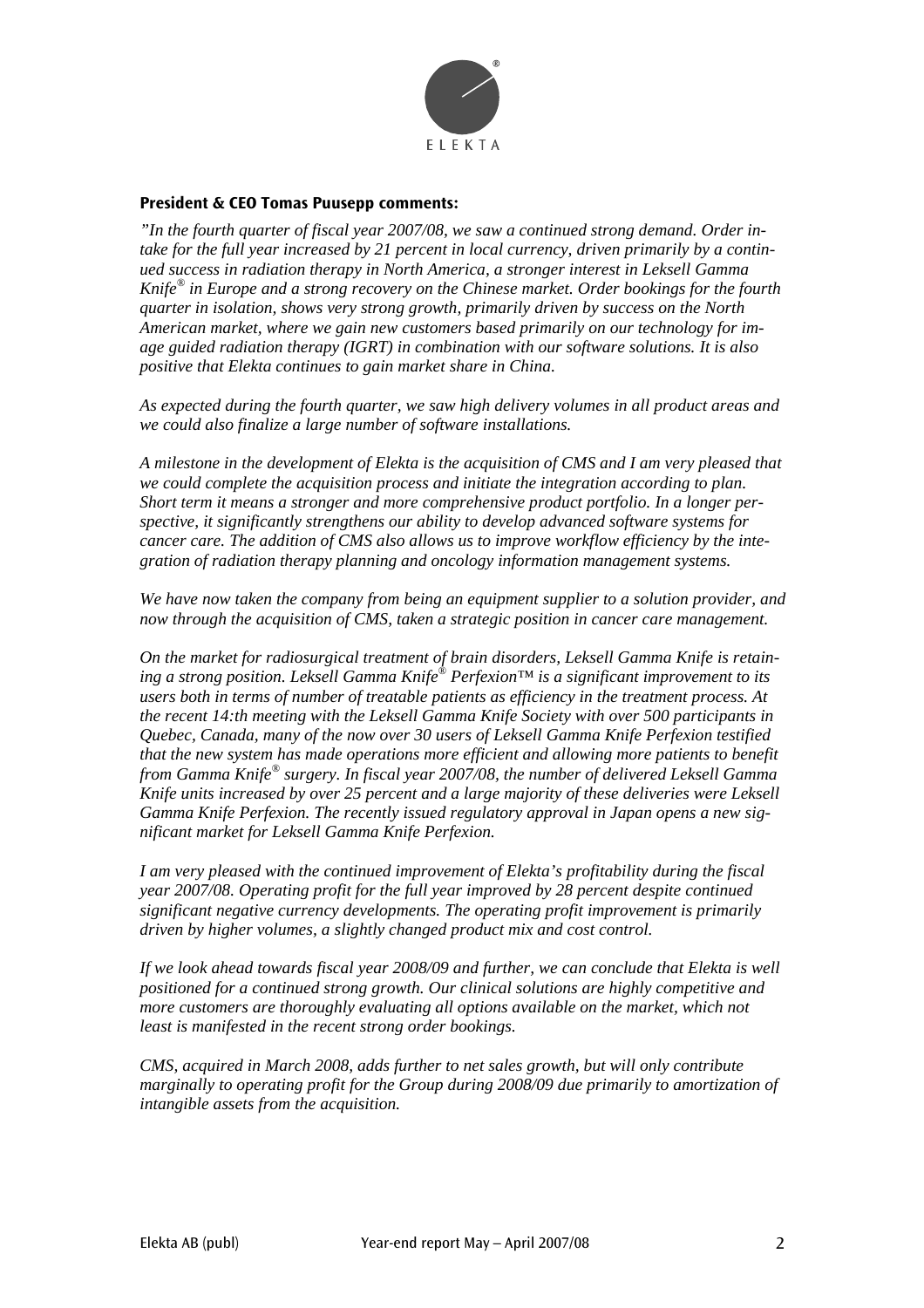

*The strong and broad product portfolio also opens significant opportunities for Elekta. In 2008/09, we will therefore strengthen our direct market presence in selective growth markets and thereby accelerate our growth in regions where the need for expanded care capacity is very high.* 

*We continue our significant investments in R&D, with the aim of improving quality and costefficiency in cancer care and management of brain disorders.* 

*In summary, I expect that Elekta in 2008/09 will grow net sales by over 15 percent in local currency and that also operating profit will grow by more than 15 percent, given today's currency environment. Also in 2008/09, net sales and operating profit will be significantly higher in the second half of the year, compared with the first.* 

#### **Elekta's operations**

Elekta is an international medical technology group, providing oncologists, radiation therapists, neurosurgeons and many other medical specialists with state of the art tools to fight serious disease. Elekta's solutions are used at over 5,000 hospitals globally to treat cancer with radiation therapy, to diagnose and treat brain disorders as well as to run efficient and effective clinical practices. Elekta is the world leader in image guided and stereotactic clinical solutions for radiosurgery and radiation therapy, methods for aggressively treating tumors and functional targets with ultrahigh precision while sparing healthy tissue. Through ambitious Research & Development programs and close collaborations with clinical partners, Elekta continues to launch groundbreaking new technology at a rapid pace. All of Elekta's solutions employ non-invasive or minimally invasive techniques, which are clinically effective, yet cost-effective and gentle to the patient.

#### **Market outlook**

The total market for Elekta's clinical solutions, IT systems and services is expected to grow by 5-10 percent annually and the unmet needs remain high. However, the high value of individual orders and the particularities of the healthcare industry market often lead to significant quarterly variations in business volume, product mix and geographical mix.

The market development is driven by the shortage of treatment capacity that is prevailing in most countries and by the increase in number of cancer cases, a result of higher life expectancy and better diagnostics. New advanced, more precise and accurate methods are expected to increase the role of radiation therapy in the future. The rapid development of new technology is resulting in higher average order values. An increasing number of customers are requesting more comprehensive and long-term relationships with suppliers.

In virtually all countries, health care systems are under strong pressure to improve efficiency and at the same time slow down cost expansion. Software systems for higher efficiency, in patient throughput as well as information management and administration, are becoming more critical for operations and the demand is increasing.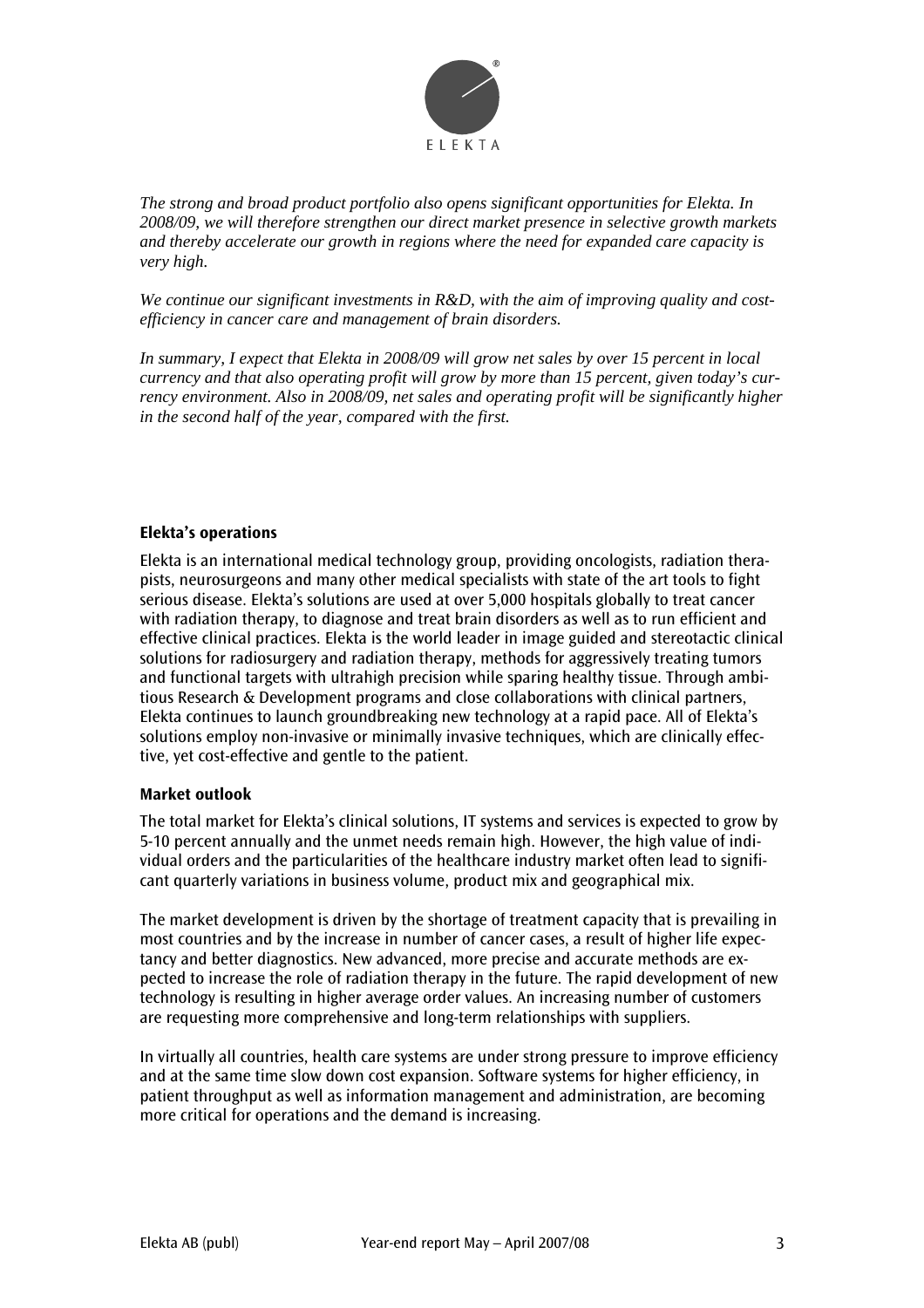

## **Significant events**

- In January, Elekta announced a Letter of Intent to acquire CMS, a worldwide leader in the development, sales and support of advanced radiation therapy planning solutions, for a total cash consideration representing an enterprise value of USD 75 M. The purchase agreement was signed in February and the transaction was concluded on March 4. This is a highly complementary acquisition for Elekta, with strategic value from several perspectives:
	- o CMS portfolio of advanced and established software systems for radiation therapy planning strengthens the total radiation therapy customer offering from Elekta.
	- $\circ$  Through Elekta, CMS gains access to additional R&D resources as well as an established, global sales and marketing organization.
	- $\circ$  CMS, with several leading treatment planning solutions in clinical use and a strong pipeline of advanced functionality in development, will significantly contribute to Elekta's strategy in radiation therapy planning and will enable Elekta to accelerate the development of new solutions as well as bring these to market more quickly and effectively.
	- o Through the acquisition of CMS, about 1,000 new radiation therapy departments are added to the customer list of the Elekta Group.
	- $\circ$  CMS is also the market leader in treatment planning for proton therapy and the acquisition will reinforce Elekta's leadership in software systems for proton therapy facilities and strengthen the collaboration between Elekta and its current partners in this area.
	- $\circ$  The acquisition is expected to result in an accretion to earnings on a cash basis in fiscal year 2008/09 and onwards, a marginally positive effect on operating profit in fiscal year 2008/09 and accretion thereafter.
- In late January / early February, Elekta users at The Royal Marsden Hospital in Sutton UK and Allgemeines KrankenHaus / Medical University of Vienna in Austria carried out the first patent treatments on a commercially available solution for volumetric intensity modulated arc therapy (VMAT). The two main benefits of this unique Elekta technology promise to significantly reduce treatment time combined with improved conformance to the target and sparing of dose to adjacent healthy tissues.
- In April, Elekta signed its first order from New Zealand. In the same month, Elekta Synergy® with MOSAIQ® EMR and Elekta VMAT was delivered to Auckland Radiation Oncology Limited (ARO).
- In April, Elekta signed a strategic multicenter agreement with Mary Bird Perkins Cancer Center in Louisiana, USA. During the next few years, Elekta will deliver an estimated nine Elekta Synergy® systems to the four hospitals operated by Mary Bird Perkins.
- In May, the Japanese Ministry for Health, Labor and Welfare, MHLW, issued a regulatory approval for Leksell Gamma Knife® Perfexion™, which allows for Elekta to market and deliver this advanced technology at new and existing customer sites in Japan.
- In June, Elekta received FDA 510(k) clearances for its groundbreaking Elekta VMAT solution, allowing US cancer specialists to both plan and deliver radiation using a technique which has the potential to revolutionize the practice of radiation oncology.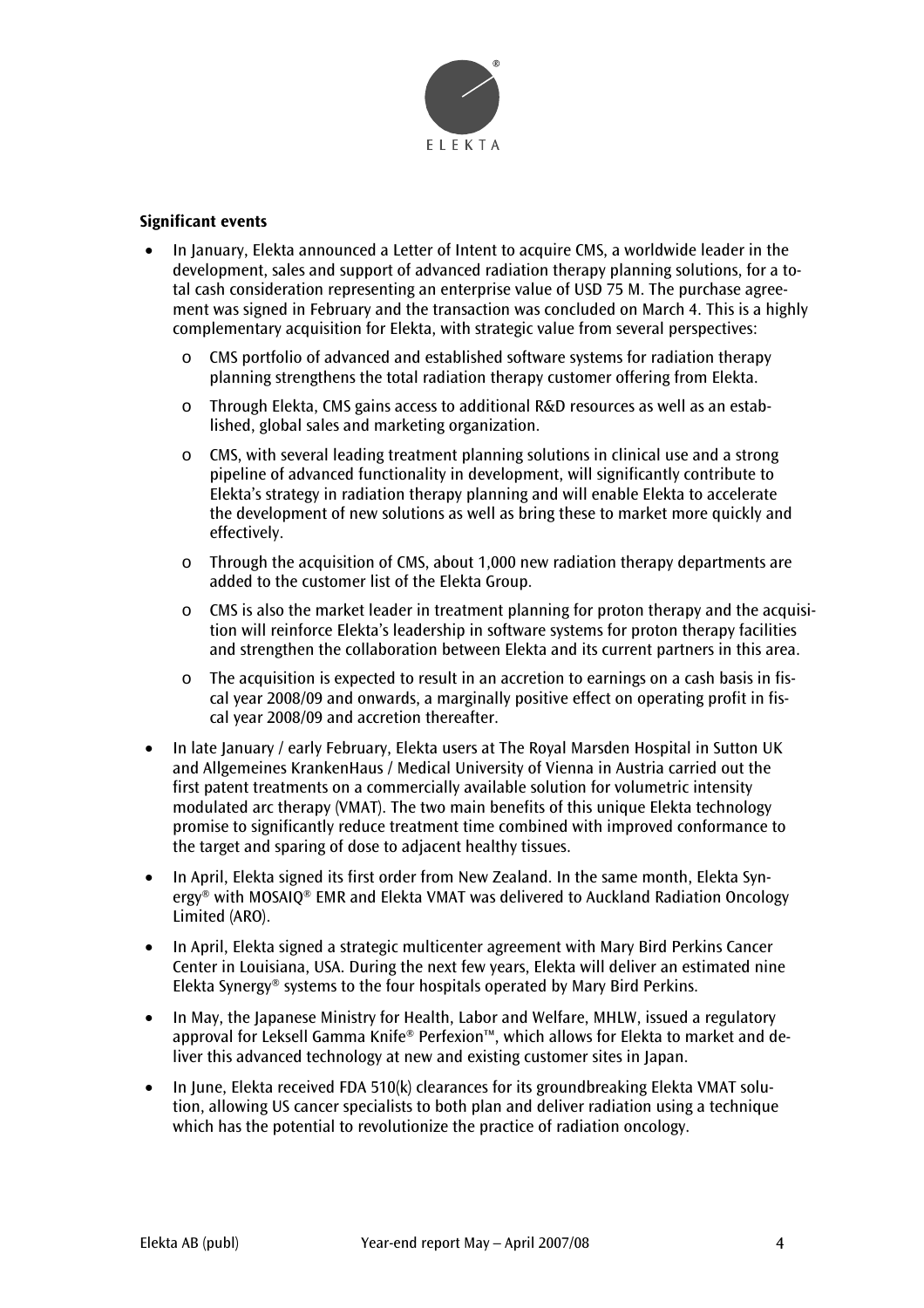

- In June, Elekta was able to complete the process of adding CE-marking to Elekta Compact™, and opening the opportunity to sell and market this highly competitive linear accelerator platform on a wide range of markets.
- During March, 1,630,871 B shares out of Elekta's treasury holding were cancelled, in accordance with the decision by the Annual General Meeting on September 25, 2007.

## **Order bookings and order backlog**

Order bookings rose 15 percent to SEK 5,882 M (5,102). Based on unchanged exchange rates order bookings rose 21 percent.

Based on unchanged exchange rates order bookings in North and South America rose 26 percent, region Europe including Middle East and Africa rose 10 percent and Asia rose 31 percent.

Order bookings during the fourth quarter rose 40 percent to SEK 2 181 M (1 563), which is a record for a single quarter.



Order backlog April 30, 2008 was at an all time high level of SEK 5,069 M (4,247).

| <b>Order bookings</b>       | <b>Quarter 4</b> | Quarter 4 Change |     | 12 months | 12 months Change |     |
|-----------------------------|------------------|------------------|-----|-----------|------------------|-----|
| <b>ISEK M</b>               | 2007/08          | 2006/07          |     | 2007/08   | 2006/07          |     |
| Europe, Middle East, Africa | 830              | 532              | 56% | 2.200     | 1.997            | 10% |
| North and South America     | 981              | 776              | 26% | 2.694     | 2.307            | 17% |
| <b>L</b> Asia               | 370              | 255              | 45% | 988       | 798              | 24% |
| <b>S</b> roup               | 2.181            | 1,563            | 40% | 5.882     | 5.102            | 15% |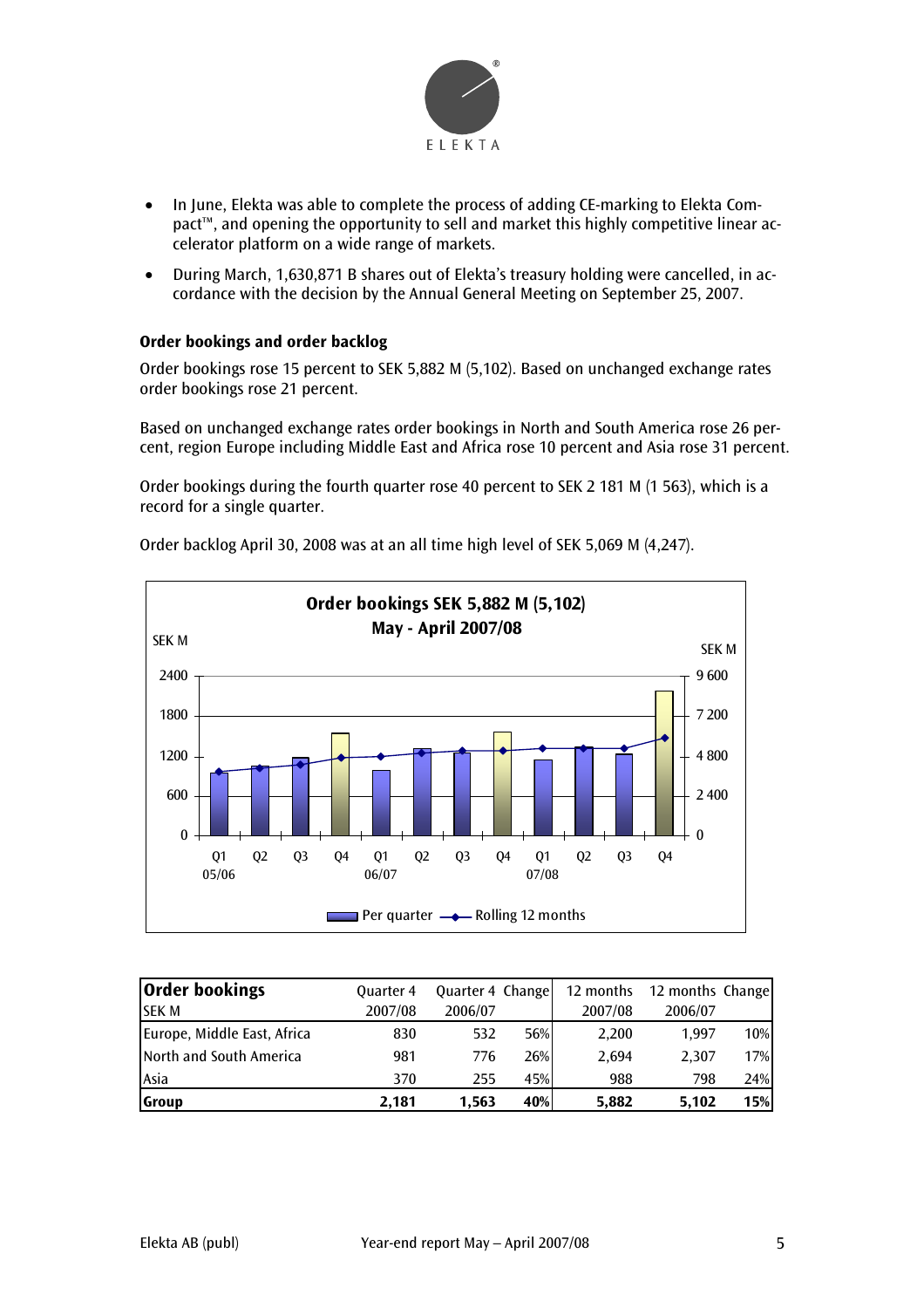

#### **Market comments**

#### *North and South America*

The North American market continues to show solid growth, primarily driven by the rising cancer incidence and by the rapid acceptance of new and refined treatment methods such as image guided radiation therapy (IGRT), stereotactic radiation therapy (SRT) and the new VMAT functionality for dynamic arc treatments.

Elekta is leading the development in advanced methods for radiation therapy and sees strong growth in the linear accelerator market in North America. The introduction of Elekta Infinity™ and the VMAT technology, which has met strong interest, has the potential to reduce treatment times and thereby improve patient throughput as well as clinical effectiveness.

In the US market, software systems that support the entire treatment process are normally an integrated part of the delivery of treatment systems. MOSAIQ®, the new system from Elekta for EMR, workflow and information management, are now being installed at new and existing customers at a rapid pace at both radiation oncology and medical oncology centers.

#### *Europe including Middle East and Africa*

Elekta's position in the European market for radiation therapy is strong. The market development is to a large extent driven by national and regional initiatives to remedy the lack of care capacity and therapeutic equipment. In many European countries, the number of linear accelerators per capita is less than half that of the US.

Elekta's ability to provide comprehensive and integrated solutions, yet based on industry standards and open connectivity, makes the company an attractive partner in tenders involving comprehensive long-term commitments.

#### *Asia*

There is a solid rationale for a continued long-term market growth in Asia. The number of linear accelerators per capita is low, in an international comparison. Through the introduction of Elekta Compact™, Elekta will be able to offer solutions across the spectrum of price and performance and is well positioned to meet continued strong demand in the region and to support health care providers in these countries in their quest to develop cancer care.

In China, the healthcare system is currently undergoing reform and restructuring, in order to meet the growing need for advanced care and to make these services more accessible to a larger share of the population.

In Japan, there is a large installed base of Leksell Gamma Knife and subsequently, there is substantial potential for upgrades to Leksell Gamma Knife Perfexion.

CMS is the market leader in Japan on the market for radiation therapy planning, which will facilitate for Elekta to address new customers.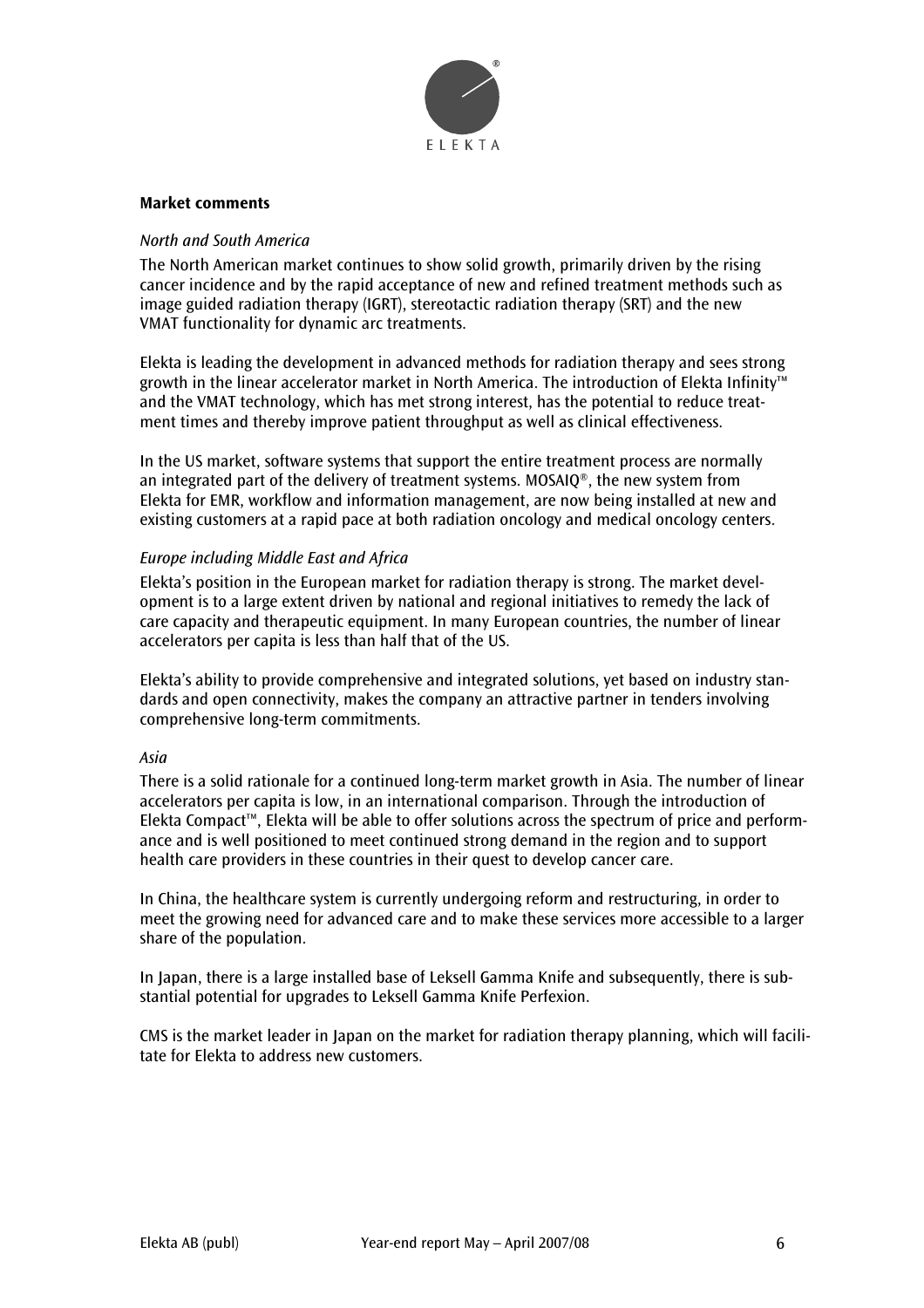

## **Net sales**

Net sales rose 12 percent to SEK 5,081 M (4,525). Based on unchanged exchange rates net sales increased by 18 percent.

Net sales during the fourth quarter rose 24 percent to SEK 1,796 M (1,443).



| Net sales                   | <b>Quarter 4</b> | Quarter 4 Change |     | 12 months | 12 months Change |     |
|-----------------------------|------------------|------------------|-----|-----------|------------------|-----|
| <b>ISEK M</b>               | 2007/08          | 2006/07          |     | 2007/08   | 2006/07          |     |
| Europe, Middle East, Africa | 792              | 619              | 28% | 2,020     | 1.840            | 10% |
| North and South America     | 744              | 640              | 16% | 2.098     | 1.933            | 9%  |
| Asia                        | 260              | 184              | 41% | 963       | 752              | 28% |
| Group                       | 1.796            | 1.443            | 24% | 5,081     | 4.525            | 12% |

# **Earnings**

Operating profit increased by 28 percent to SEK 650 M (509), positively impacted by higher volumes and a slightly changed product mix and negatively by currency effects.

Gross margin amounted to 43 percent (41) and operating margin to 13 percent (11).

Operating profit during the fourth quarter amounted to SEK 383 M (263) and operating margin was 21 percent (18).

Calculated costs for Elekta's outstanding option program amounted to SEK 23 M (22).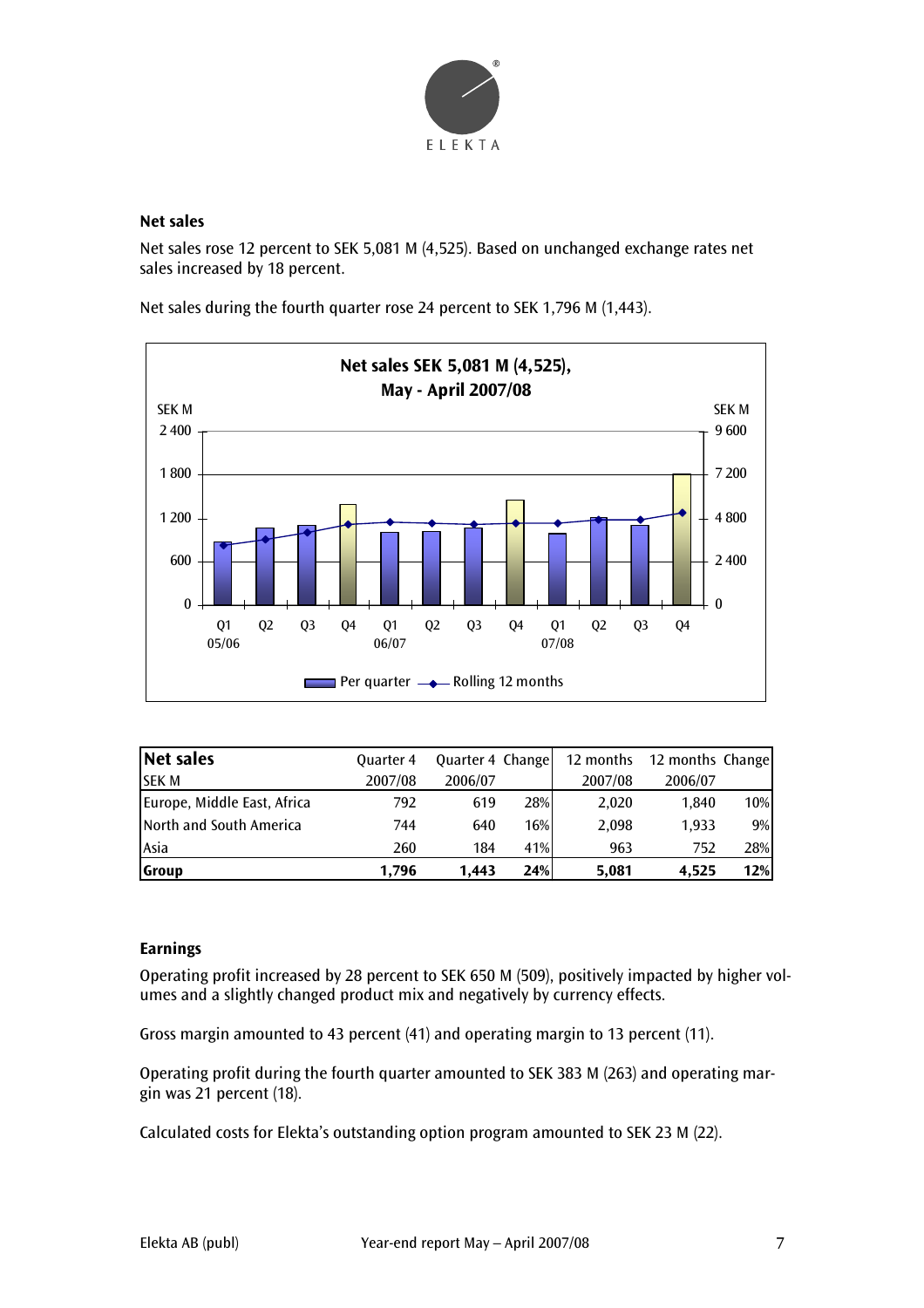

Investments in research and development rose 11 percent to SEK 414 M (374) equal to 8 percent (8) of net sales. Capitalization of development costs and amortization of capitalized development costs affected earnings by SEK 31 M (14). Capitalization amounted to SEK 52 M (27) and amortization to SEK 21 M (13)

*Exchange rate effects on operating profit compared with previous year:* 

- Exchange rate movements affected operating profit before recorded exchange differences negatively by SEK 81 M.
- Recorded exchange gains in operations amounted to SEK 28 M.
- Recorded exchange gains in operations preceding year was SEK 35 M.

In total, exchange rate fluctuations affected the operating profit for the year, compared with previous year, negatively by SEK 88 M.

Currency hedging is done on the basis of anticipated sales in foreign currency over a period of up to 24 months. Exchange rate gains from forward contracts in operating profit amounted to SEK 16 M (gains 63). Unrealized exchange rate gains from cash flow hedges amounted to SEK 6 M and are reported in shareholders' equity taking into account the tax impact.



Net financial items amounted to an expense of SEK 26 M (expense 2). Net interest expenses amounted to SEK 44 M (expense 25). Income from participations in associated companies amounted to SEK 10 M (17) and financial currency exchange gain was SEK 8 M (gain 6).

Profit after net financial items amounted to SEK 624 M (507). Calculated tax expense amounted to SEK 218 M or 35 percent. Profit after taxes amounted to SEK 406 M (346).

Earnings per share amounted to SEK 4.46 (3.72) before dilution and SEK 4.44 (3.70) after dilution.

Return on shareholders' equity was 23 percent (19) and return on capital employed totaled 24 percent (20).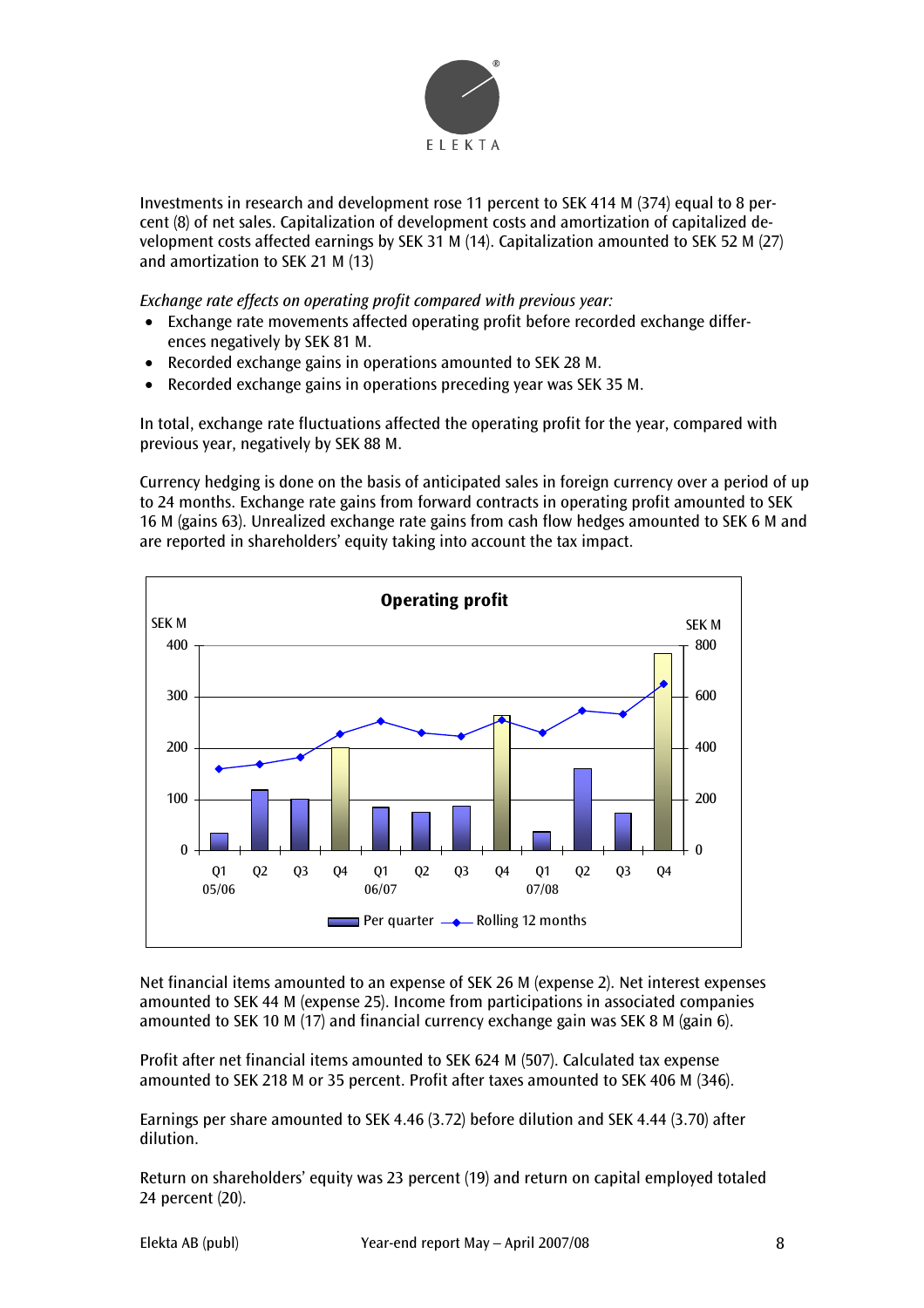

# **Investments and depreciation**

The acquisitions of 3D Line and CMS, together with final additional purchase price for Medical Intelligence resulted in an increase of intangible and tangible fixed assets of SEK 706 M. Other investments in intangible and tangible fixed assets amounted to SEK 114 M (153). Amortization of intangible and depreciation of tangible fixed assets amounted to SEK 176 M (136).

# **Liquidity and financial position**

Cash flow from operating activities amounted to a positive SEK 319 M (pos. 150). The improvement is related to improved operating flow. Cash flow after investments was negative SEK 280 M (neg. 107). The acquisitions of 3D Line and CMS affected cash flow negatively by SEK 553 M (144)



Liquid funds amounted to SEK 402 M (484). Of total bank balances SEK 2 M were pledged, primarily for commercial guarantees.

Interest-bearing liabilities totaled SEK 1,449 M (987). Net debt amounted to SEK 1.047 M (503).

Net debt/equity ratio was 0.58 and equity/assets ratio was 29 percent.

During May-April 2007/08, 357,756 new Series B shares were subscribed through exercise of warrants distributed within the framework of the established option programs.

In July 2007, Elekta repurchased 871,600 B shares at an average price of SEK 114.73 totaling SEK 100 M. These shares, together with shares repurchased in March 2007 have been cancelled following the approval of the Annual General Meeting.

During the period January 24 through February 8, 2008. Elekta repurchased 951,300 Series B shares at an average price of SEK 105.11 totaling SEK 100 M. The Board intends to propose to the next AGM that also these repurchased shares should be cancelled.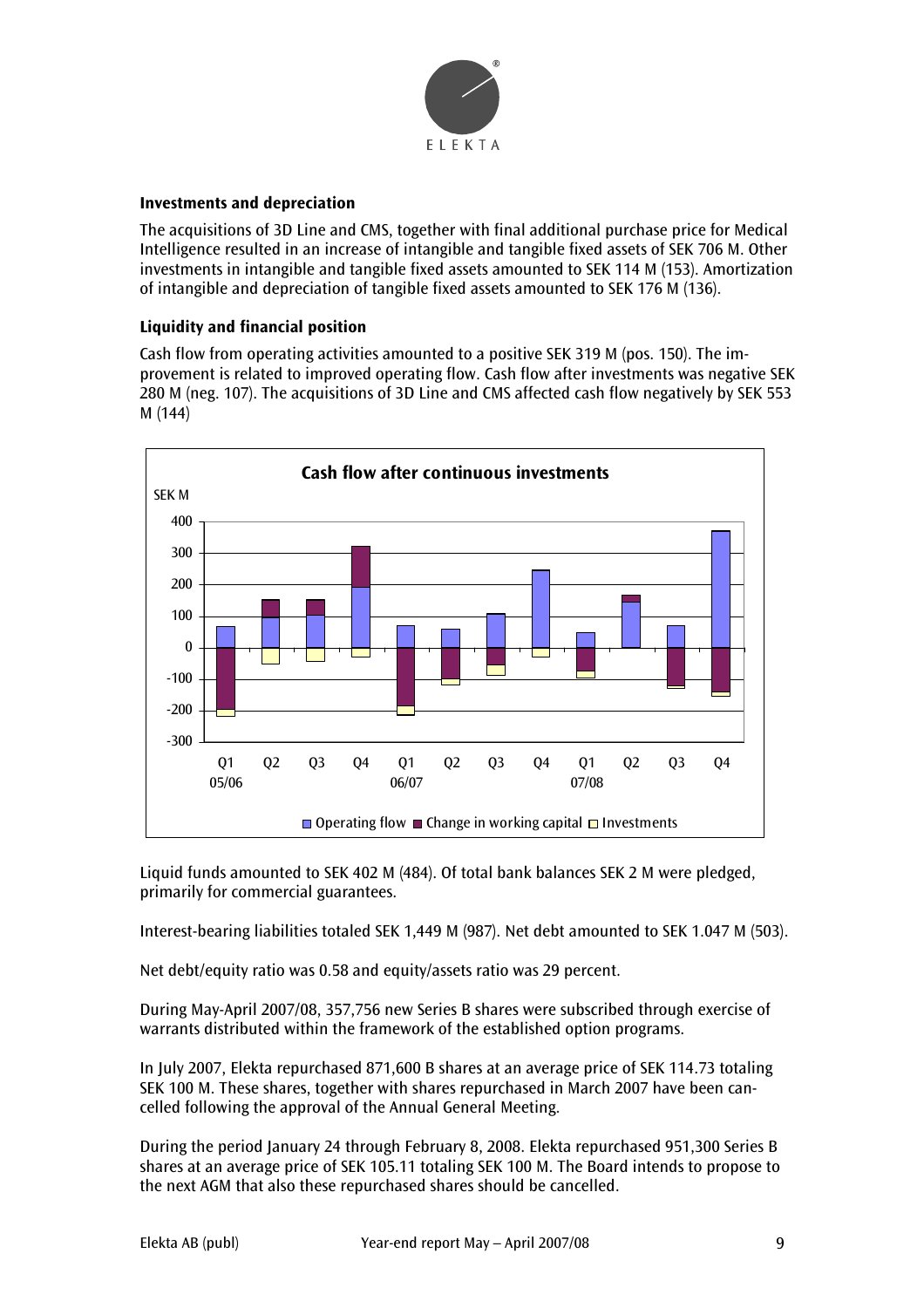

Total number of shares on May 31, 2008 was 92,542,094 of which 3 562 500 Series A shares and 88,979,594 Series B shares.

## **Employees**

The average number of employees was 2,113 (1,951), of which acquired entities employed 209 (103).

The number of employees on April 30, 2008 totaled 2,406 (2 031).

#### **Parent Company**

The operations of the Parent Company include Group management, joint Group functions and financial management. The Parent Company's profit after financial items amounted to SEK 595 M (38), positively impacted by dividends from subsidiaries. The average number of employees was 21 (20).

## **Acquisition of 3D Line**

On May 3, 2007, Elekta acquired 3D Line Research and Development S.r.l. (3D Line), adding to Elekta a highly qualified R&D group specialized in stereotactic radiosurgery and dynamic IMRT treatments as well as a product portfolio of advanced equipment and treatment planning software systems for performing radiation therapy with high precision and optimized dose distribution.

3D Line's registered office is in Milan, Italy and at time of acquisition 3D Line had 20 employees.

In May, Elekta paid 10 million Euro in cash for 3D Line. The purchase agreement contains also an earn-out maximized to 8 million Euros, dependent on the company's performance during the coming three years. Acquisition cost amounted to SEK 3 M.

Of the fair values assigned to the acquired unit's identifiable assets and liabilities, intangible assets and goodwill have been valued at SEK 178 M. The intangible assets consist of technology and the amortization period is six years. Goodwill refers primarily to future synergy effects.

Following the transaction, 3D Line's organization as well as products and services, has been fully integrated into the Elekta Group.

#### **Acquisition of CMS**

CMS is a worldwide leader in the development, sales and support of advanced radiation therapy dose planning solutions, supporting over 1,500 sites in clinical operation throughout the world. CMS will significantly contribute to Elekta's strategy in radiation therapy dose planning. Further CMS is the market leader in treatment dose planning for proton therapy with eight installations in clinical use. Integrating these solutions with the MOSAIQ™ information management system will reinforce Elekta's leadership in software systems for proton therapy facilities and strengthen the collaboration between Elekta and its current partners in this area.

CMS is based in St Louis, Missouri, USA. The group has about 300 employees worldwide.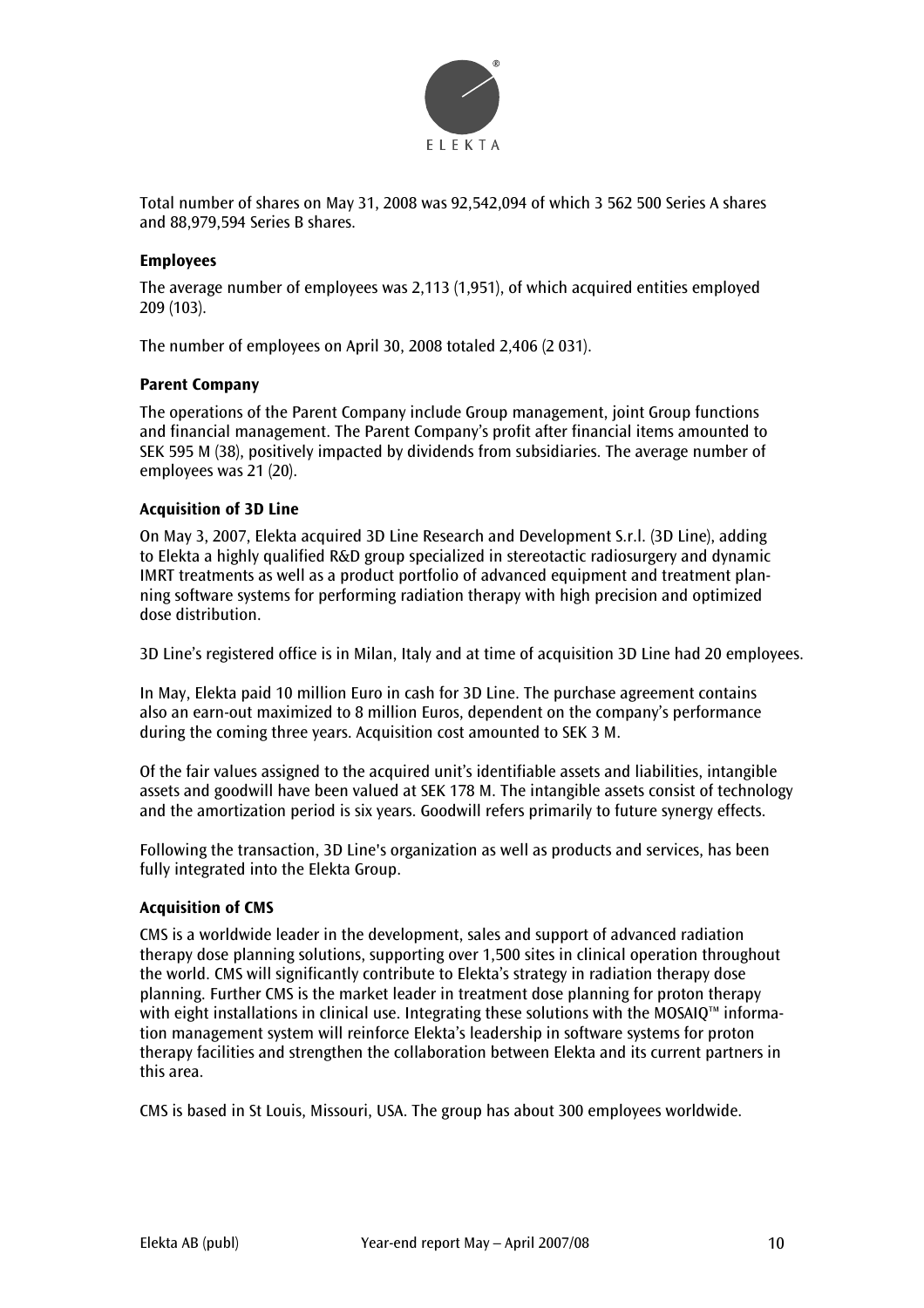

On March 4, 2008, Elekta acquired CMSI Holdings Corp. including its subsidiary CMS Inc. for a total cash consideration representing an enterprise value of USD 75 M. Acquisition costs amounted to USD 1.4 M.

The initial accounting for the fair values to be assigned to the acquired unit's identifiable assets and liabilities has been provisionally established. Intangible assets and goodwill have been valued at SEK 494 M. The intangible assets consist of customer relationships, technology, trademarks and order backlog. Goodwill refers primarily to future synergy effects.

During the fourth quarter, a large number of software projects were closed. Also within the treatment planning product area, including CMS, Elekta was able to deliver relatively high volumes. Order bookings for CMS amounted to SEK 119 M and net sales were SEK 123 M during the fourth quarter. CMS contributed positively to both operating profit and profit after tax.

The integration of CMS is proceeding according to plan and will be finalized during fiscal year 2008/09.

#### **Risks and uncertainties**

Elekta's ability to deliver treatment equipment is, to a large extent, dependent on customers being able to accept delivery in the agreed timeframe, which results in a risk of delayed deliveries and corresponding delayed revenue recognition. In its operations, Elekta is subject to a number of financial risks, primarily related to exchange rate fluctuations.

Description of other risks and uncertainties in Elekta's business can be found in the annual report 2006/07 on page 38-39 and in note 2. Nothing essential has happened to change the risks described therein.

#### **Future prospects for fiscal year 2008/09**

Demand for Elekta's clinical solutions, products and services remains strong. The order backlog is on a record high level and Elekta continues to strengthen its market share. The product portfolio is more comprehensive and more competitive than ever before.

CMS, acquired in March 2008, adds further to net sales growth, but will only contribute marginally to operating profit for the Group during 2008/09.

Elekta will continue its significant investments in R&D, with the aim of improving quality and cost-efficiency in cancer care and management of brain disorders. By strategic investments in selected growth markets, Elekta will also strengthen its position in new market segments and on new geographic markets.

In fiscal year 2008/09, net sales growth is expected to exceed 15 percent in local currency. Operating profit is likewise expected to grow by more than 15 percent.

Changes in currency exchange rates affect Elekta's ability to reach or exceed its targets.

Net sales and operating profit is also for fiscal year 2008/09 expected to be significantly higher in the second half of the year compared with the first half.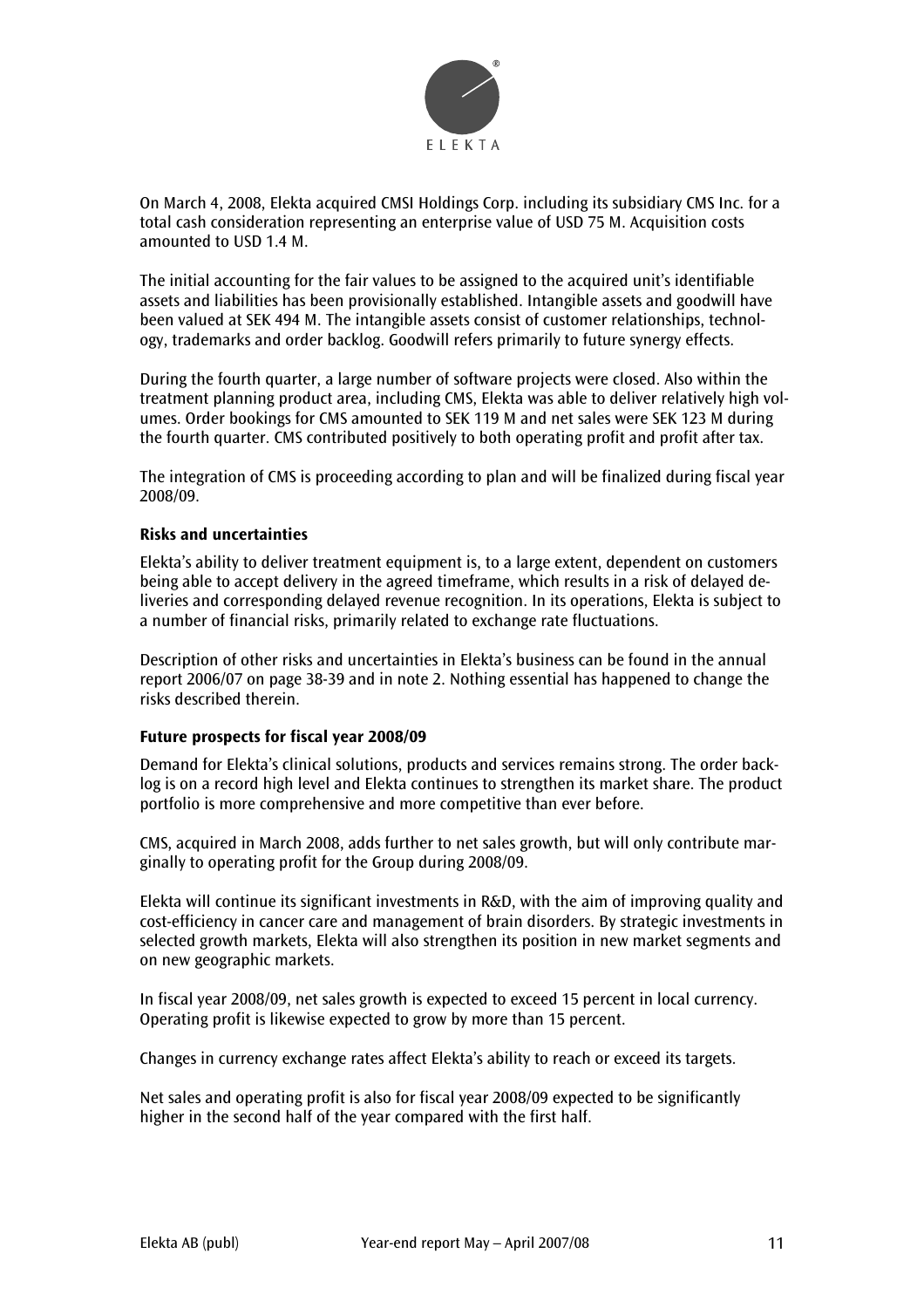

#### **Dividend and proposal to repurchase shares**

Elekta's goal is to provide shareholders with a favorable return and value growth. According to the company's dividend policy, the goal is to distribute 20 percent or more of net profit to the shareholders in the form of dividends, share repurchases or comparable measures. Decisions regarding dividend payments are based on Elekta's financial position, the expected profitability trend, growth potential and investment needs.

For the three fiscal years 2004/05 to 2006/07, dividend together with share repurchases during the following year, has corresponded to between 85 and 100 percent of net profit, in line with the company's ambition to create shareholder value.

In accordance with the company's dividend policy, the Board proposes a dividend of SEK 1,75 (1.00) per share, corresponding to approx. SEK 160 M and 39 percent of net profit.

The Board also intends to propose to the Annual General Meeting on September 18, 2008 a new authorization for the Board to repurchase a maximum of 10 percent of the number of shares outstanding in Elekta AB. The decision on repurchases will be made during the year based on the share price performance, Elekta's financial position, profitability trend and investment needs.

#### **Annual General Meeting**

The Annual General Meeting will be held on Thursday, September 18, 2007 at 3:00 p.m. at the Polstjärnan Konferens, Sveavägen 77, Stockholm.

#### **Financial information**

The annual report for 2007/08 is scheduled for publication in the first week of September 2008. Interim report for May-July 2008/09 will be published on September 18, 2008.

Stockholm June 16, 2008

Elekta AB (publ)

Tomas Puusepp President & CEO

*The Company's auditors have not reviewed this interim report.* 

#### **For further information, please contact :**

Peter Ejemyr, Group Vice President Corporate Communications, Elekta AB (publ) Tel: +46 733-611 000 (mobile), e-mail: peter.ejemyr@elekta.com

For more information on Elekta, please visit www.elekta.com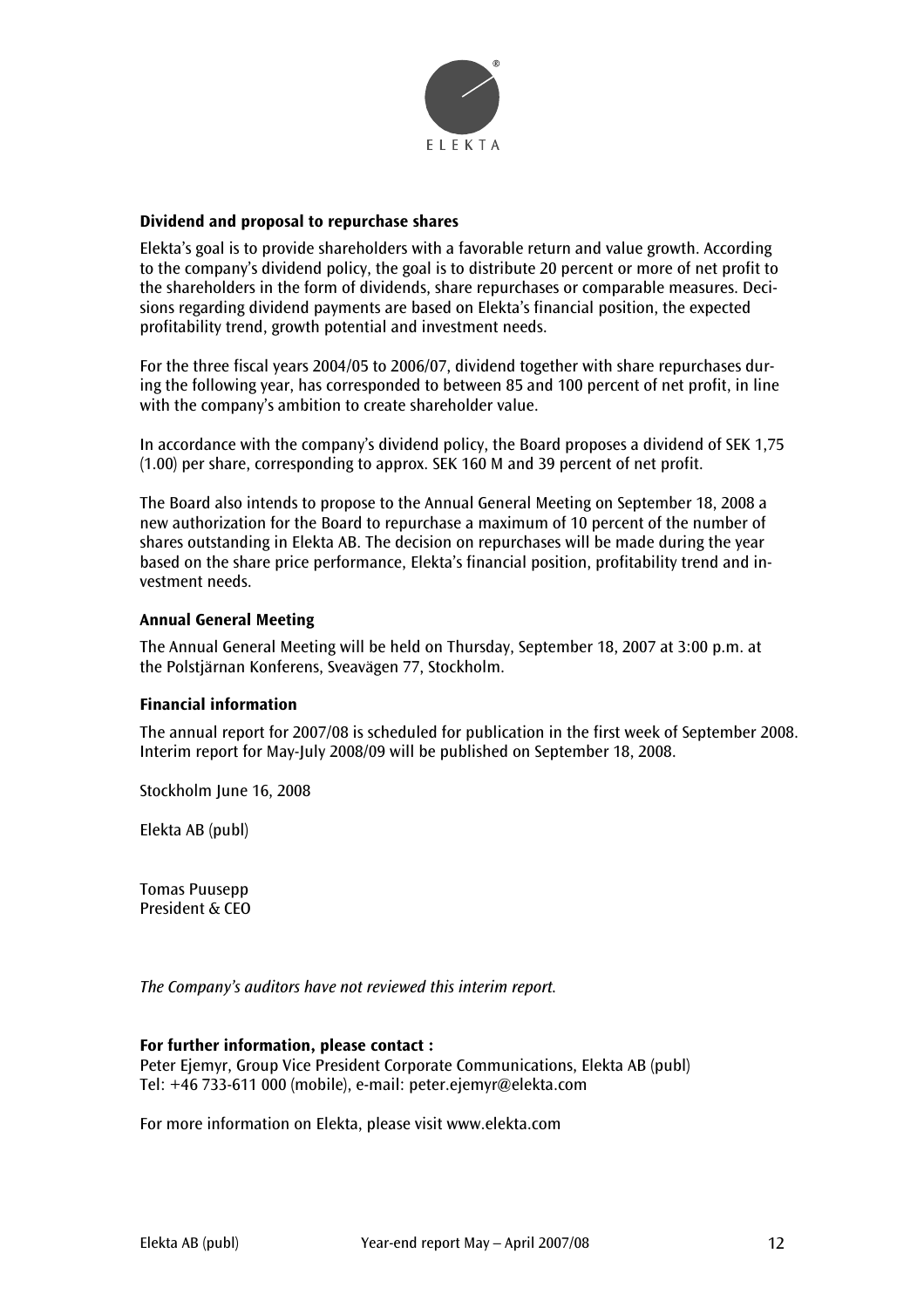

#### **Teleconference and Capital Markets Day**

In connection with this report, a teleconference will be held on June 16, at 16.00 (4 p.m) CEDT.

Call-in numbers:

| Sweden:      | +46 (0)8 5052 0110   |
|--------------|----------------------|
| UK:          | +44 (0)20 7162 0025  |
| US:          | +1 334 323 6201      |
| France:      | +33 (0)1 7099 3208   |
| Germany:     | +49 (0)695 8999 0507 |
| Netherlands: |                      |
| Switzerland: | +41 (0)434 5692 61   |
| Denmark:     | +45 3271 4607        |
|              | +31 (0)20 7965 008   |

Please note: for Local Connect dial-in numbers – it may be required to dial the area code to enter the conference. To take part in the conference call, please dial in about 5 minutes in advance. You will be placed in a so-called waiting room until the operator has declared the meeting opened.

Instant replay: The teleconference will be available on instant replay for 7 days. To obtain the service, please dial U.K. (Europe): +44 (0) 20 7031 4064, U.S: +1 954 334 0342, Sweden +46 (0)8 5052 0333. Access code: 792366.

The June 16 teleconference will also be broadcasted over the Internet (audio only). Please visit http://www.elekta.com/investors and follow the link or use the direct link: http://wcc.webeventservices.com/view/wl/r.htm?e=108090&s=1&k=95F0EF1D939752924E75 AF2D3109D14F&cb=genesys

```
On June 18, Elekta will host a Capital Markets Day from 2pm (CEDT) to approx. 5pm at the 
company's headquarter on Kungstensgatan 18, Stockholm
```
To participate in person, please send notice to ir@elekta.com.

The Capital Markets Day can also be followed by phone or webcast.

Call-in numbers are same as above!

The CMD will be available on instant replay for 7 days. To obtain the service, please dial U.K. (Europe): +44 (0) 20 7031 4064, Sweden: +46 (0) 850520333, US + 1-954-334-0342. Access code: 792238.

The June 18 meeting will also be broadcasted over the Internet (audio and slides). Please visit http://www.elekta.com - Investors and follow the link or use the direct link: http://wcc.webeventservices.com/view/wl/r.htm?e=108077&s=1&k=5CF05693030CA62DA9D A2B4FB920BEB0&cb=genesys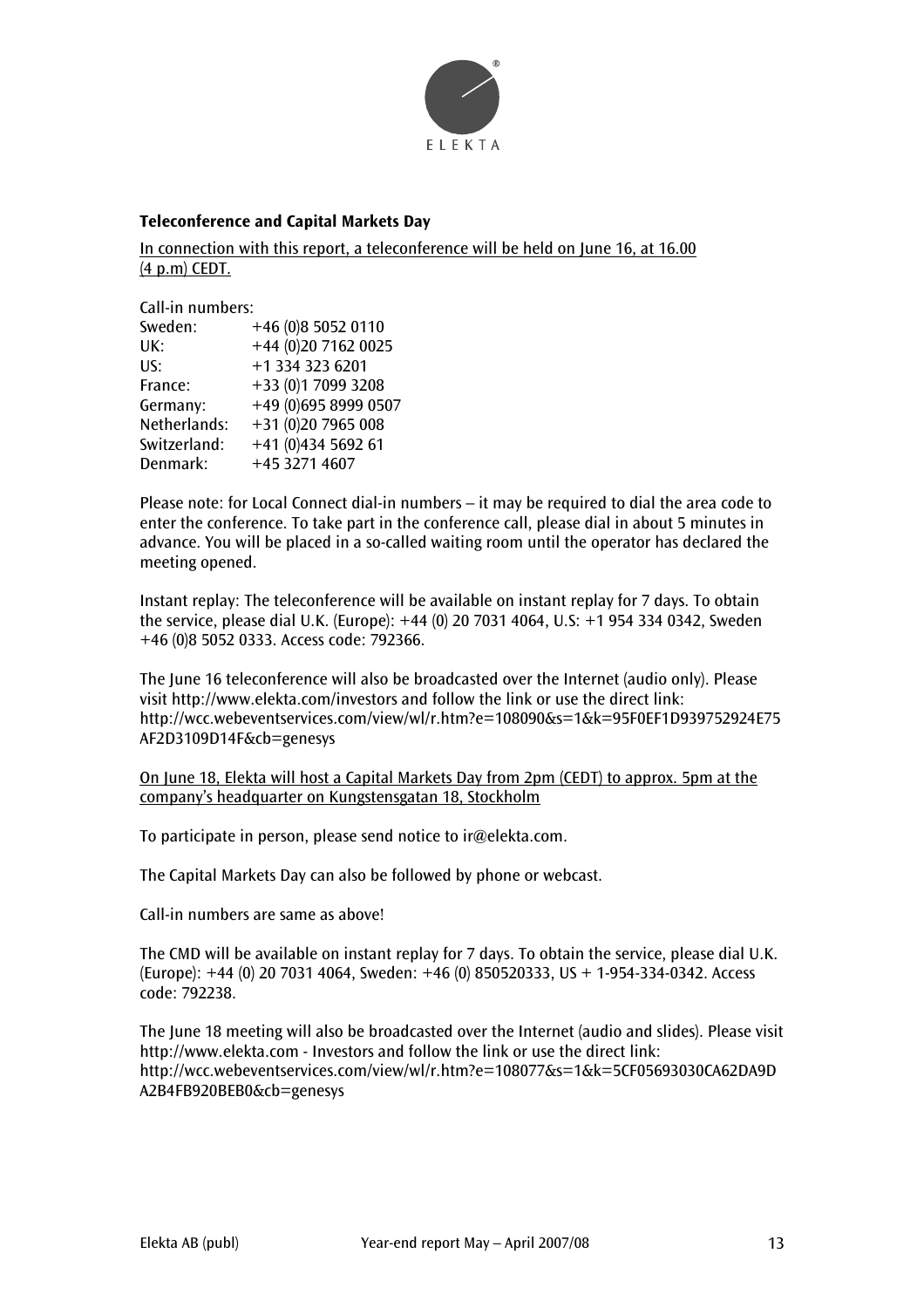

# **Accounting principles**

This interim report has been prepared in accordance with the Annual Accounts Act, IAS 34 Interim Financial Reporting and the Swedish Financial Accounting Standards Council's recommendation RR 31 Interim Reporting for Groups and, with regard to the Parent Company, RR 32 Accounting for legal entities. Applied accounting principles and calculation methods are in accordance with the Annual Report for 2006/07.

| <b>Exchange rates</b> |          | Average rate |                 |       | <b>Closing rate</b> |                 |        |
|-----------------------|----------|--------------|-----------------|-------|---------------------|-----------------|--------|
|                       |          | May-Apr.     | May-Apr. Change |       | Apr. 31,            | Apr. 30, Change |        |
| Country               | Currency | 2007/08      | 2006/07         |       | 2008                | 2007            |        |
| Euro                  | 1 EUR    | 9.317        | 9.205           | 1%    | 9.367               | 9.159           | 2%     |
| <b>Great Britain</b>  | 1 GBP    | 13.052       | 13.604          | $-4%$ | 11.815              | 13.423          | $-12%$ |
| Japan                 | 100 JPY  | 5.772        | 6.087           | $-5%$ | 5.780               | 5.635           | 3%     |
| <b>United States</b>  | 1 USD    | 6.504        | 7.120           | $-9%$ | 6.008               | 6.738           | $-11%$ |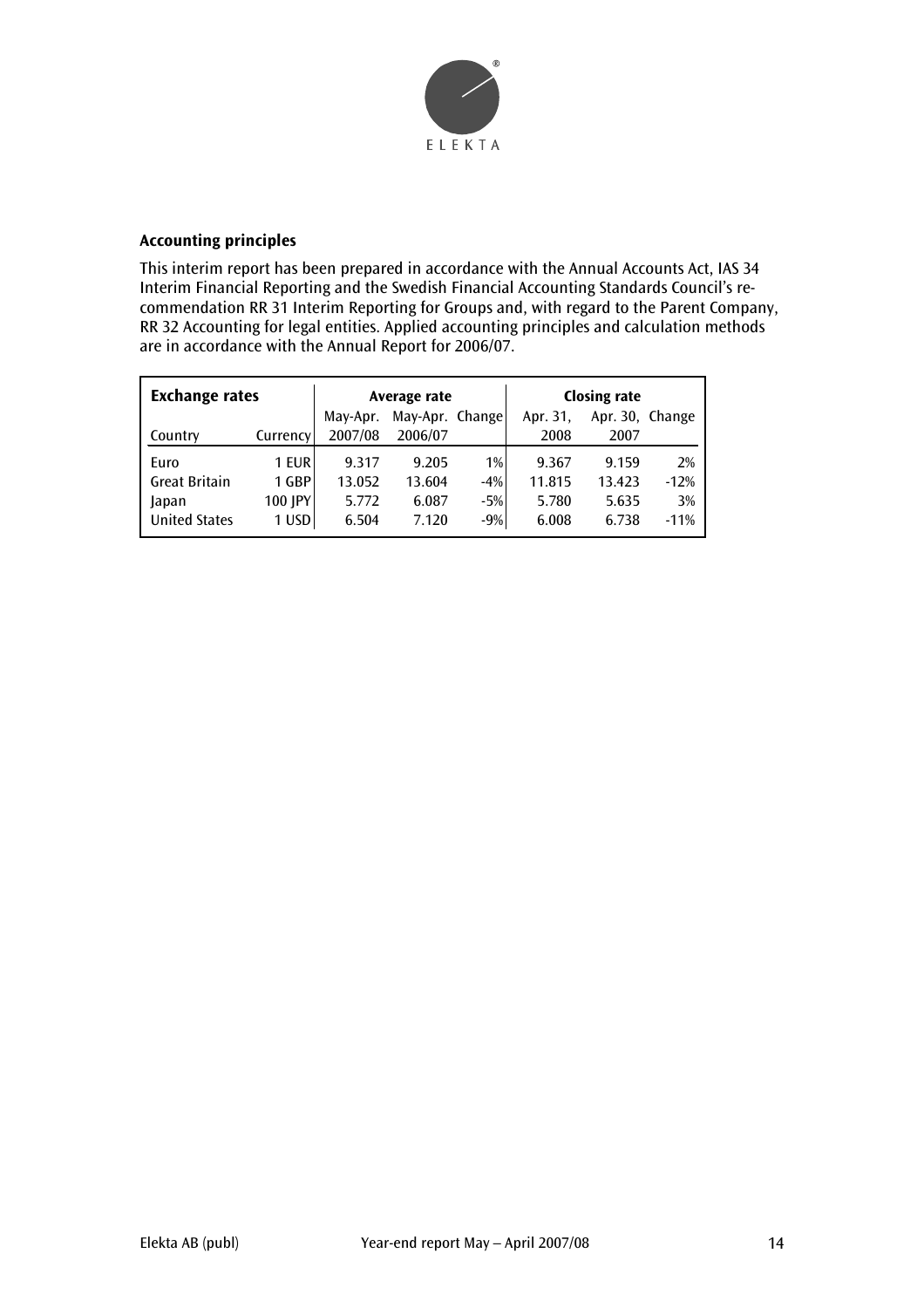

# **CONSOLIDATED INCOME STATEMENT**

|                                                                                                                                 | 3 months<br>Feb. - Apr.         | 3 months<br>Feb. - Apr.         | 12 months<br>May - Apr.          | 12 months<br>May - Apr.          |
|---------------------------------------------------------------------------------------------------------------------------------|---------------------------------|---------------------------------|----------------------------------|----------------------------------|
| <b>SEK M</b>                                                                                                                    | 2007/08                         | 2006/07                         | 2007/08                          | 2006/07                          |
| Net sales<br>Cost of products sold                                                                                              | 1,796<br>$-973$                 | 1,443<br>$-841$                 | 5,081<br>$-2,899$                | 4,525<br>$-2,648$                |
| Gross income                                                                                                                    | 823                             | 602                             | 2,182                            | 1,877                            |
| Selling expenses<br>Administrative expenses<br>R&D expenses<br>Exchange differences in operation                                | $-193$<br>$-143$<br>$-105$<br>1 | $-163$<br>$-105$<br>$-97$<br>26 | $-679$<br>$-498$<br>$-383$<br>28 | $-613$<br>$-430$<br>$-360$<br>35 |
| <b>Operating profit</b>                                                                                                         | 383                             | 263                             | 650                              | 509                              |
| Result from participations<br>in associated companies<br>Interest income<br>Interest expenses<br>Financial exchange differences | 4<br>5<br>$-21$<br>$-3$         | $-2$<br>12<br>- 19<br>- 1       | 10<br>32<br>$-76$<br>8           | 17<br>46<br>$-71$<br>6           |
| <b>Income after financial items</b><br><b>Taxes</b>                                                                             | 368<br>$-136$                   | 253<br>$-90$                    | 624<br>$-218$                    | 507<br>$-161$                    |
| <b>Net income</b>                                                                                                               | 232                             | 163                             | 406                              | 346                              |
| Attributable to<br>Parent Company shareholders<br><b>Minority shareholders</b><br>Earnings per share before dilution            | 234<br>$-2$<br>2.54             | 164<br>- 1<br>1.76              | 411<br>$-5$<br>4.46              | 348<br>$-2$<br>3.72              |
| Earnings per share after dilution                                                                                               | 2.53                            | 1.75                            | 4.44                             | 3.70                             |
| <b>CASH FLOW</b>                                                                                                                |                                 |                                 |                                  |                                  |
| Operating cash flow<br>Change in working capital                                                                                | 370<br>$-140$                   | 244<br>4                        | 635<br>$-316$                    | 485<br>$-335$                    |
| Cash flow from operating activities                                                                                             | 230                             | 248                             | 319                              | 150                              |
| <b>Investments and disposals</b>                                                                                                | $-475$                          | $-31$                           | $-599$                           | $-257$                           |
| <b>Cash flow after investments</b>                                                                                              | $-245$                          | 217                             | $-280$                           | $-107$                           |
| <b>External financing</b>                                                                                                       | 477                             | $-122$                          | 199                              | $-373$                           |
| Change in liquid funds                                                                                                          | 230                             | 90                              | $-82$                            | $-497$                           |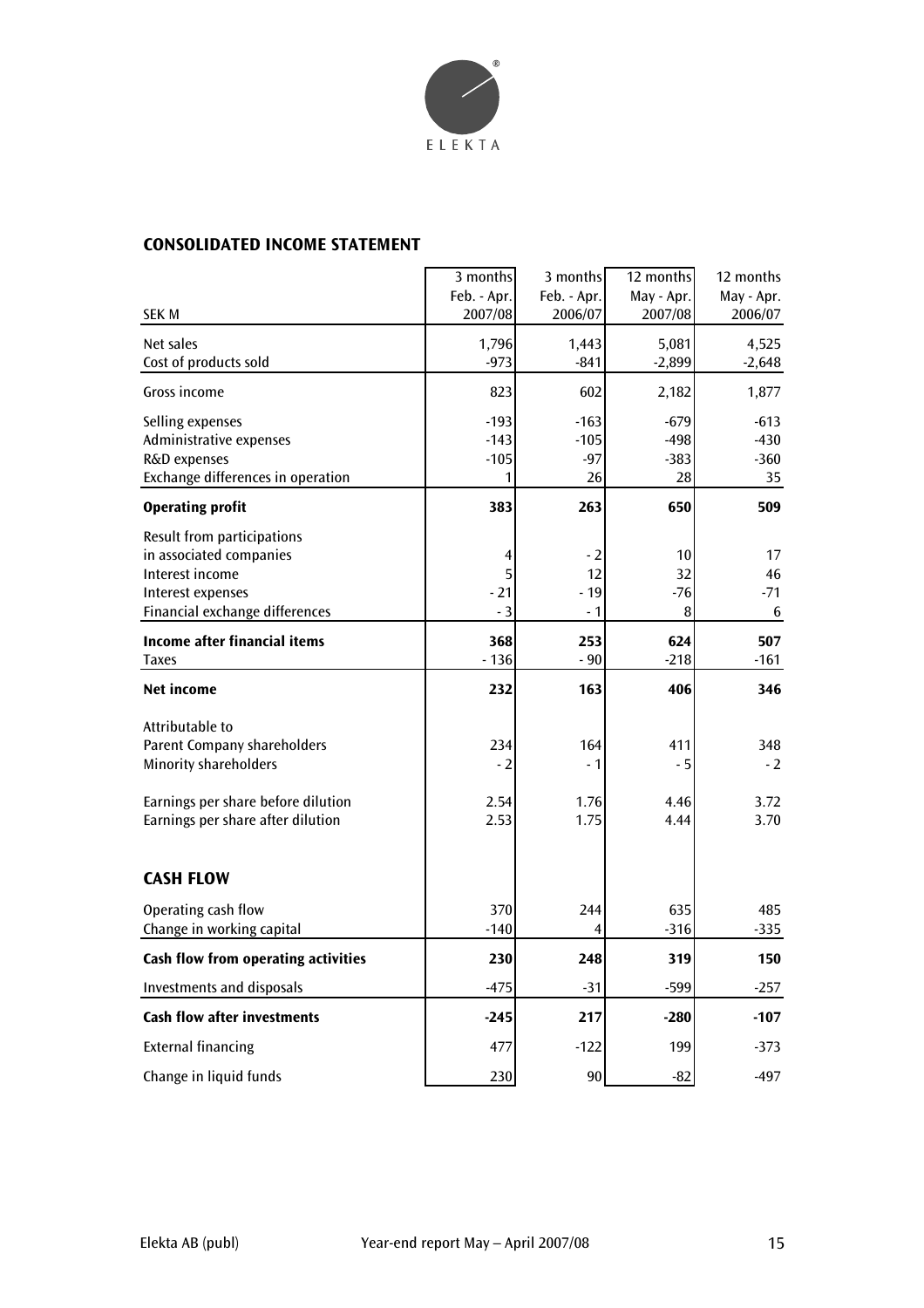

# **CONSOLIDATED BALANCE SHEET**

|                                            | April 30, | April 30, |
|--------------------------------------------|-----------|-----------|
| SEK M                                      | 2008      | 2007      |
| Intangible assets                          | 2,659     | 2,198     |
| Tangible fixed assets                      | 226       | 252       |
| Shares and long-term receivables           | 37        | 32        |
| Deferred tax assets                        | 14        | 14        |
| Inventories                                | 529       | 423       |
| <b>Receivables</b>                         | 2,455     | 1,953     |
| Liquid funds                               | 402       | 484       |
| <b>Total assets</b>                        | 6,322     | 5,356     |
| Shareholders' equity                       | 1,813     | 1,863     |
| <b>Interest-bearing liabilities</b>        | 1,449     | 987       |
| Interest-free liabilities                  | 3,060     | 2,506     |
| Total shareholders' equity and liabilities | 6,322     | 5,356     |
| Assets pledged                             | 2         | 9         |
| <b>Contingent liabilities</b>              | 64        | 89        |

# **CHANGES IN SHAREHOLDERS' EQUITY**

|                                                                           | April 30,     | April 30,     |
|---------------------------------------------------------------------------|---------------|---------------|
| <b>SEK M</b>                                                              | 2008          | 2007          |
| Opening balance                                                           | 1,863         | 1,868         |
| <b>IFRS 2 cost and deferred tax</b><br>IAS 39 unrealized cash flow hedges | 17<br>-8      | 18<br>6       |
| <b>Translation differences</b><br>Net income                              | $-203$<br>406 | $-106$<br>346 |
| Option premiums and warrants exercised<br>Repurchase of shares            | 22<br>$-200$  | 16<br>$-200$  |
| Dividend                                                                  | $-92$         | $-93$         |
| Minority's capital contribution                                           |               | 8             |
| Closing balance                                                           | 1,813         | 1,863         |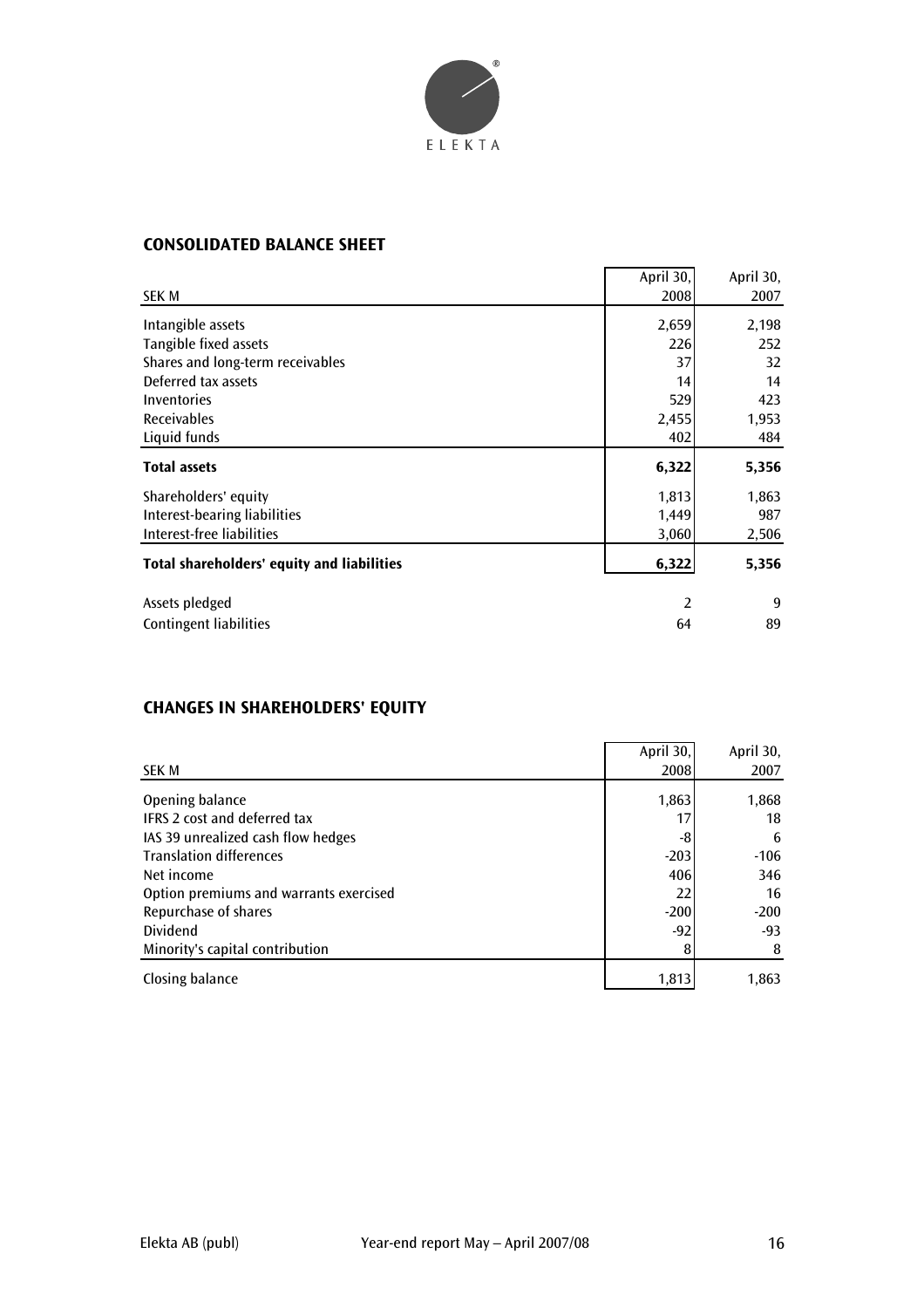

| <b>KEY FIGURES</b>             | 12 months<br>May - Apr.<br>2004/05* | 12 months<br>May - Apr.<br>2005/06 | 12 months<br>May - Apr.<br>2006/07 | 12 months<br>May - Apr.<br>2007/08 |
|--------------------------------|-------------------------------------|------------------------------------|------------------------------------|------------------------------------|
| Order bookings, SEK M          | 3,558                               | 4,705                              | 5,102                              | 5,882                              |
| Net sales, SEK M               | 3,152                               | 4,421                              | 4,525                              | 5,081                              |
| Operating result, SEK M        | 364                                 | 453                                | 509                                | 650                                |
| Operating margin               | 12%                                 | 10%                                | 11%                                | 13%                                |
| Profit margin                  | 12%                                 | 10%                                | 11%                                | 12%                                |
| Shareholders' equity, SEK M    | 1,694                               | 1,868                              | 1,863                              | 1813                               |
| Capital employed, SEK M        | 2,527                               | 2,959                              | 2.850                              | 3,262                              |
| Equity/assets ratio            | 38%                                 | 35%                                | 35%                                | 29%                                |
| Net debt/equity ratio          | 0.05                                | 0.06                               | 0.27                               | 0,58                               |
| Return on shareholders' equity | 16%                                 | 17%                                | 19%                                | 23%                                |
| Return on capital employed     | 21%                                 | 18%                                | 20%                                | 24%                                |

\* Restated according to IFRS.

| <b>DATA PER SHARE</b>          | 12 months  | 12 months  | 12 months  | 12 months  |
|--------------------------------|------------|------------|------------|------------|
|                                | May - Apr. | May - Apr. | May - Apr. | May - Apr. |
|                                | 2004/05*   | 2005/06    | 2006/07    | 2007/08    |
|                                |            |            |            |            |
| Earnings per share             |            |            |            |            |
| before dilution, SEK           | 2.69       | 3.23       | 3.72       | 4.46       |
| after dilution, SEK            | 2.69       | 3.21       | 3.70       | 4.44       |
| Cash flow per share            |            |            |            |            |
| before dilution, SEK           | $-11.09$   | 1.68       | $-1.14$    | $-3.04$    |
| after dilution, SEK            | $-11.06$   | 1.67       | $-1.14$    | $-3.03$    |
| Shareholders' equity per share |            |            |            |            |
| before dilution, SEK           | 18.02      | 19.80      | 19.96      | 19.70      |
| after dilution, SEK            | 18.84      | 20.45      | 20.46      | 20.03      |
| Average number of shares       |            |            |            |            |
| before dilution, 000s          | 93,991     | 94,136     | 93,698     | 92,199     |
| after dilution, 000s           | 94,182     | 94,785     | 94,249     | 92,479     |
| Number of shares at closing    |            |            |            |            |
| before dilution, 000s          | 94,028     | 94,332     | 93,036     | 91,570     |
| after dilution, 000s           | 95,703     | 95,703     | 94,072     | 92,245     |

\* Restated according to IFRS.

Dilution in 2004/05-2007/08 refers to warrants program 2004/2008.

All historical data restated for split 3:1 October 2005.